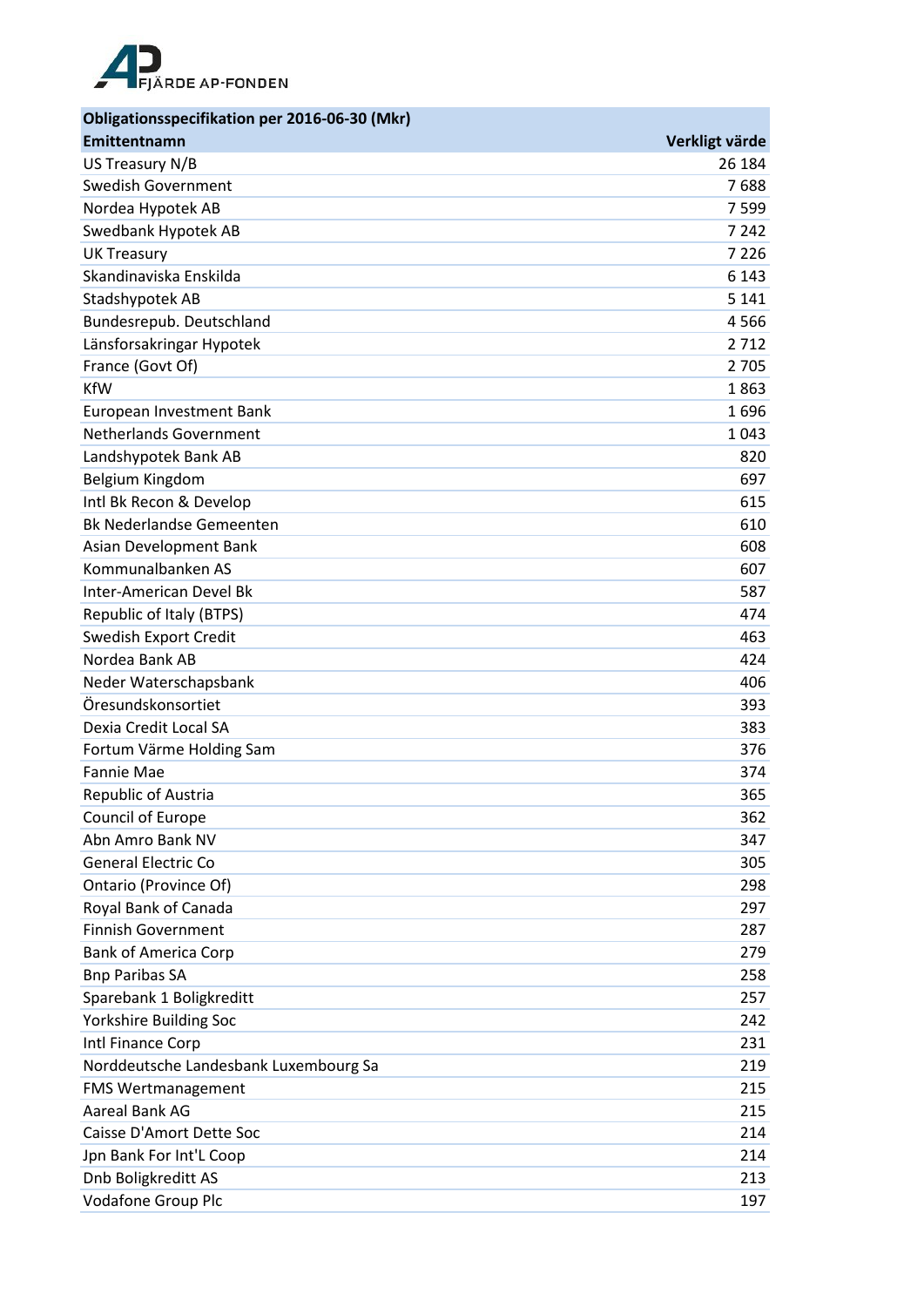

| Obligationsspecifikation per 2016-06-30 (Mkr) |                |
|-----------------------------------------------|----------------|
| Emittentnamn                                  | Verkligt värde |
| <b>GE Capital UK Funding</b>                  | 192            |
| Nordic Investment Bank                        | 190            |
| Caisse Francaise De Fin                       | 174            |
| <b>Neder Financierings-Maat</b>               | 170            |
| Aust & Nz Banking Group                       | 170            |
| Nrw.Bank                                      | 170            |
| Kommunekredit                                 | 169            |
| Intesa Sanpaolo Spa                           | 166            |
| Santander UK Plc                              | 160            |
| JPMorgan Chase & Co                           | 155            |
| <b>Bayport Management</b>                     | 150            |
| AT&T Inc                                      | 147            |
| Iberdrola Intl By                             | 144            |
| Region of Ile De France                       | 143            |
| <b>Verizon Communications</b>                 | 141            |
| Visa Inc                                      | 140            |
| Lloyds Bank Plc                               | 137            |
| <b>Transport for London</b>                   | 137            |
| Anheuser-Busch Companies Inc                  | 136            |
| Apple Inc                                     | 134            |
| Japan Fin Org Municipal                       | 130            |
| Kommuninvest i Sverige                        | 129            |
| Swedbank AB                                   | 128            |
| <b>Tennet Holding Bv</b>                      | 128            |
| Goldman Sachs Group Inc                       | 123            |
| Berkshire Hathaway Inc                        | 120            |
| <b>European Union</b>                         | 118            |
| Development Bk of Japan                       | 118            |
| Export-Import Bk Korea                        | 115            |
| <b>Municipality Finance Plc</b>               | 114            |
| JAB Holdings Bv                               | 113            |
| <b>HSBC Usa Inc</b>                           | 113            |
| <b>UBS Group Funding</b>                      | 110            |
| Cie Financement Foncier                       | 108            |
| BPCE Sfh - Societe De Fi                      | 106            |
| Deutsche Bahn Finance By                      | 103            |
| Cass Risp Parma Piacenza                      | 97             |
| Danske Bank AS                                | 96             |
| Bank of Ireland Mtge Bnk                      | 87             |
| Banco Bilbao Vizcaya Arg                      | 86             |
| <b>Bank of New York Mellon</b>                | 86             |
| Norddeutsche Landesbank                       | 86             |
| VW Credit Inc                                 | 85             |
| <b>Telenor ASA</b>                            | 85             |
| Landwirtsch. Rentenbank                       | 85             |
| L-Bank Bw Foerderbank                         | 85             |
| Nationwide Bldg Society                       | 84             |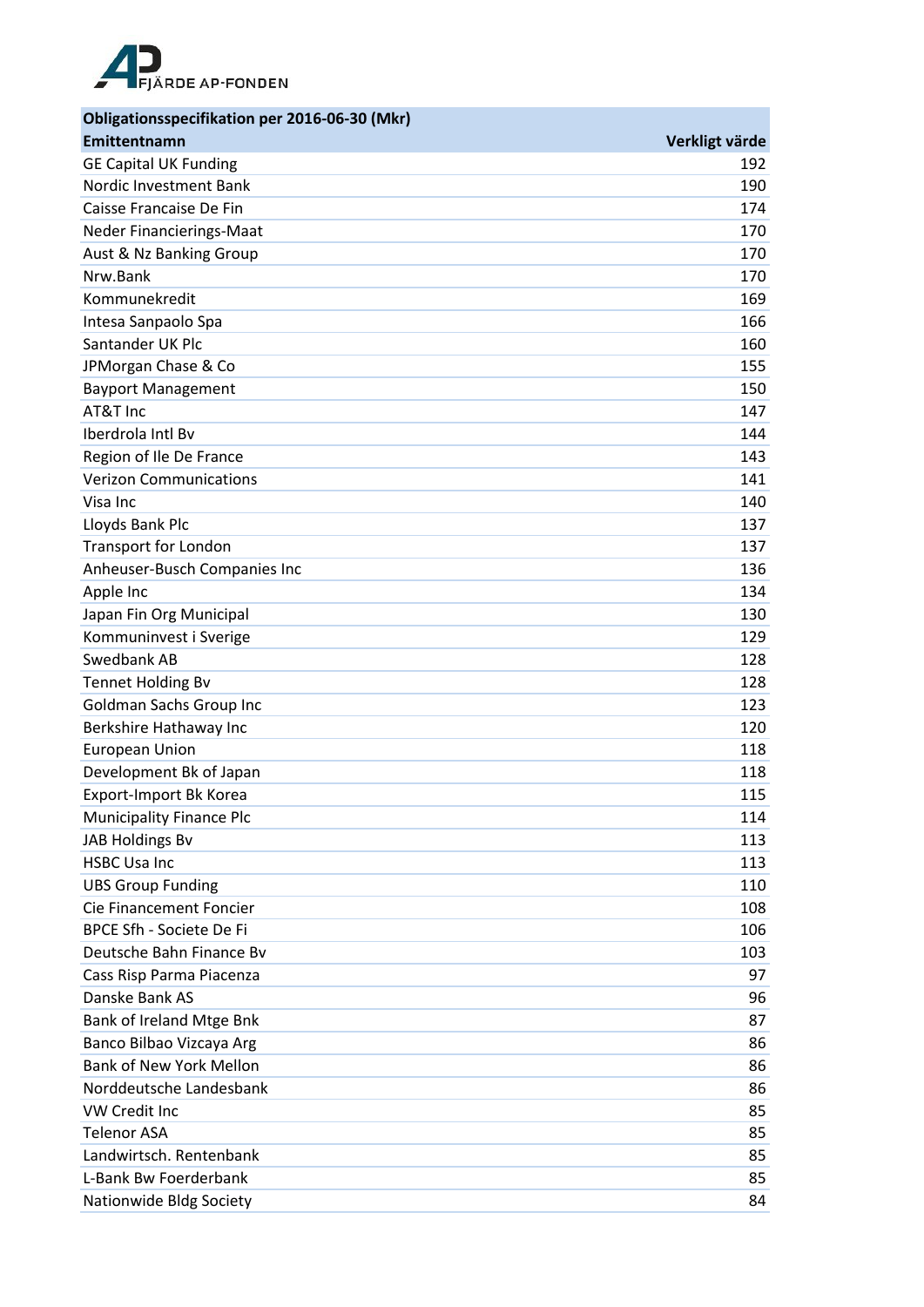

| Obligationsspecifikation per 2016-06-30 (Mkr) |                |
|-----------------------------------------------|----------------|
| Emittentnamn                                  | Verkligt värde |
| Temasek Financial I Ltd                       | 79             |
| <b>HSBC France</b>                            | 76             |
| Nasdaq OMX Group Inc/The                      | 75             |
| Pohjola Bank Oyj                              | 70             |
| <b>Bpcegp</b>                                 | 68             |
| Corp Andina De Fomento                        | 68             |
| Unibail-Rodamco Se                            | 67             |
| Home Depot Inc                                | 66             |
| HP Enterprise Co                              | 66             |
| Svenska Handelsbanken AB                      | 64             |
| Cred Suis Gp Fun Ltd                          | 64             |
| <b>Regency Centers Lp</b>                     | 61             |
| Volkswagen Intl Fin Nv                        | 58             |
| <b>RWE Finance Bv</b>                         | 55             |
| Rodamco Sverige AB                            | 53             |
| Rabobank Nederland                            | 53             |
| <b>TVO</b>                                    | 52             |
| <b>Telefonica Emisiones SAU</b>               | 51             |
| Novartis Capital Corp                         | 51             |
| <b>Westpac Banking Corp</b>                   | 51             |
| Teliasonera AB                                | 51             |
| Citycon Treasury Bv                           | 51             |
| Met Life Glob Funding I                       | 50             |
| Dexia Credit Local                            | 49             |
| Alliander Nv                                  | 48             |
| Credit Suisse London                          | 48             |
| Suomen Hypoteekkiyhdisty                      | 47             |
| <b>Commonwealth Bank Aust</b>                 | 47             |
| <b>Bear Stearns Cos LLC</b>                   | 46             |
| Societe Generale London Branch                | 46             |
| <b>GE Capital Intl Funding</b>                | 45             |
| <b>BMW US Capital Llc</b>                     | 43             |
| AP Moeller-Maersk A/S                         | 43             |
| Morgan Stanley                                | 43             |
| Vornado Realty Lp                             | 43             |
| Citigroup Inc                                 | 43             |
| <b>Barclays Bank Plc</b>                      | 43             |
| Daimler Finance Na LLC                        | 43             |
| Hutch Whampoa Int 12 li                       | 43             |
| Caisse Centrale Desjardn                      | 43             |
| Microsoft Corp                                | 42             |
| Unedic                                        | 40             |
| National Australia Bank                       | 40             |
| Freddie Mac                                   | 39             |
| Pernod-Ricard Sa                              | 37             |
| <b>Dominion Resources Inc</b>                 | 37             |
| Daimler Intl Finance Bv                       | 36             |